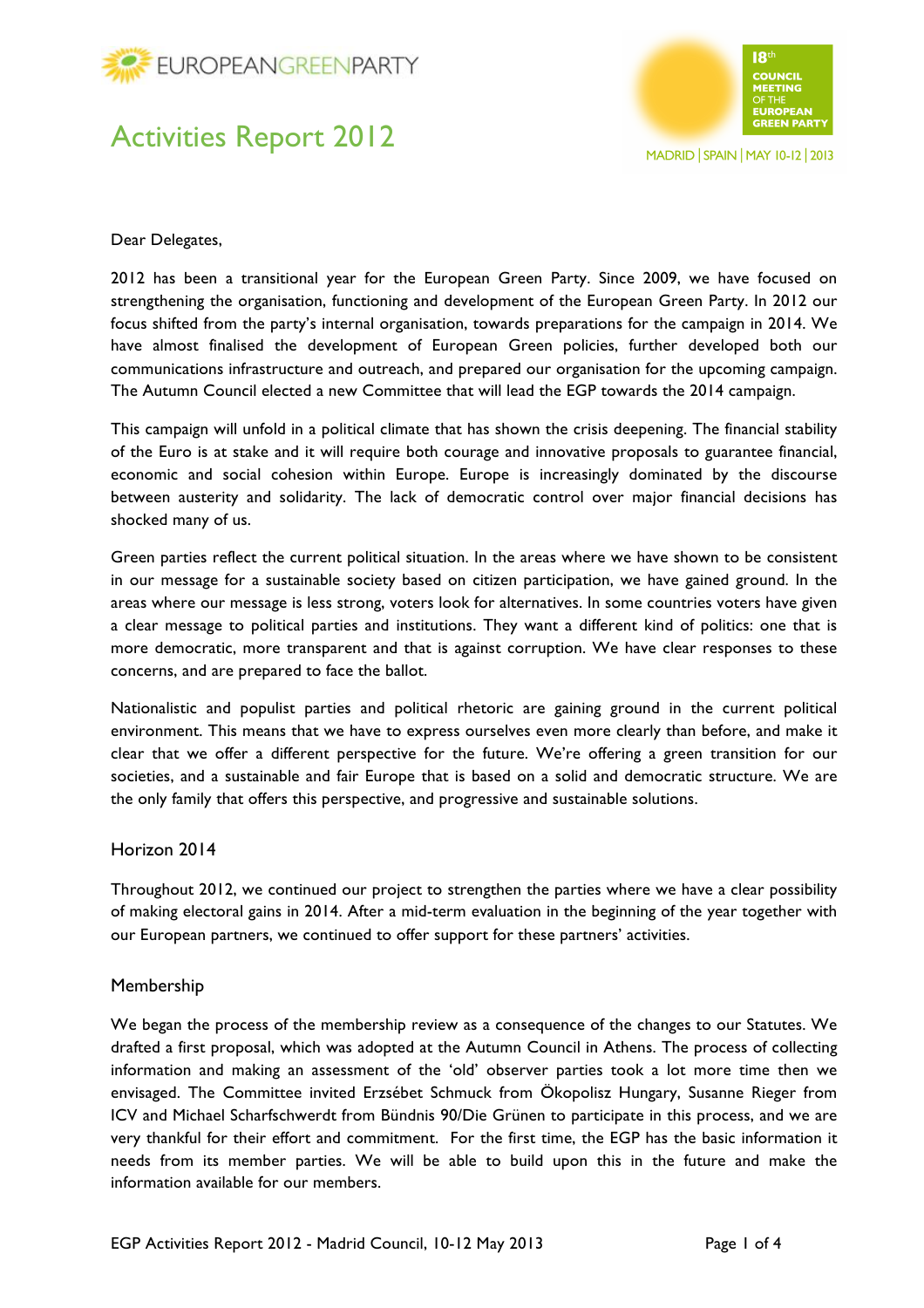



MADRID | SPAIN | MAY 10-12 | 2013

We received applications from Lithuanian Greens, Israeli Greens, Serbian Greens and Spanish Green party EQUO. We have ended our relationship with the Spanish party Los Verdes and welcome the participation of party elements of Los Verdes with EQUO.

On top of these developments, we have kept up relations with our existing member parties and made visits to the party boards and conferences of Green parties in Germany, Spain, Hungary, Greece, France, the UK, the Netherlands, Finland and Austria. Fact-finding missions were carried out as part of the membership review in Romania, Bulgaria, Croatia and Azerbaijan.

## Council

We organised Spring Council in Denmark to get closer acquainted with our partner SF. SF is a party that participates in government, and the Council offered us a chance to meet with some of their ministers and get a better understanding of what government participation means for a party. The Autumn Council was hosted by the Greek Greens, who experienced a very difficult election year. They faced two national elections in a row, and had great difficulty making an impact. They were squeezed out by the populist vote. The incredibly tough austerity measures have created a difficult position for our Green partner in Greece. By organising the meeting in Athens, we gave our Council participants the opportunity to have a closer look and gain a better understanding of what is happening in Greece, and gave the Greek Greens the opportunity to demonstrate their politics. We had excellent support in organising the Council by the Greek Greens!

## Global Greens Congress in Dakar

One of the major events we assisted in organising in 2012 was the 3<sup>rd</sup> Global Greens Congress in Dakar. This inspiring meeting, hosted by the Senegalese Greens, served to further strengthen the Global Greens organisation. It also enabled the setting up of several exchange networks, like the MP network and the Gender network. Organised directly after the Senegalese presidential elections, it was very rewarding to meet with Greens from over 70 Green parties from across the world as the country marked the peaceful transition of the presidency. The European Green Party's offer to host the next Global Greens Congress in Europe was accepted. Support for a full time secretary for the organisation further served to strengthen this important and relevant hub for Greens and Green Parties at a Global level. We are proud to host the Global Greens secretariat in the EGP premises for the next 5 years.

### Green Political Agenda

The third chapter of the social dimension of the Green New Deal was developed in 2012 under the coordination of Philippe Lamberts, and will be presented for a vote at the Spring Council 2013. We began to develop our view on the digital society, coordinated by Jan Philipp Albrecht, and managed to vote on the Agricultural paper, coordinated by Bas Eickhout, at the Council in Copenhagen. We have continuously developed answers to the situation in the European Union, and have refined our proposals for better financial and democratic management in Europe. We feel that completing the work on our common approach to several of these topics gives us the best possible starting point for preparing the common Green manifesto.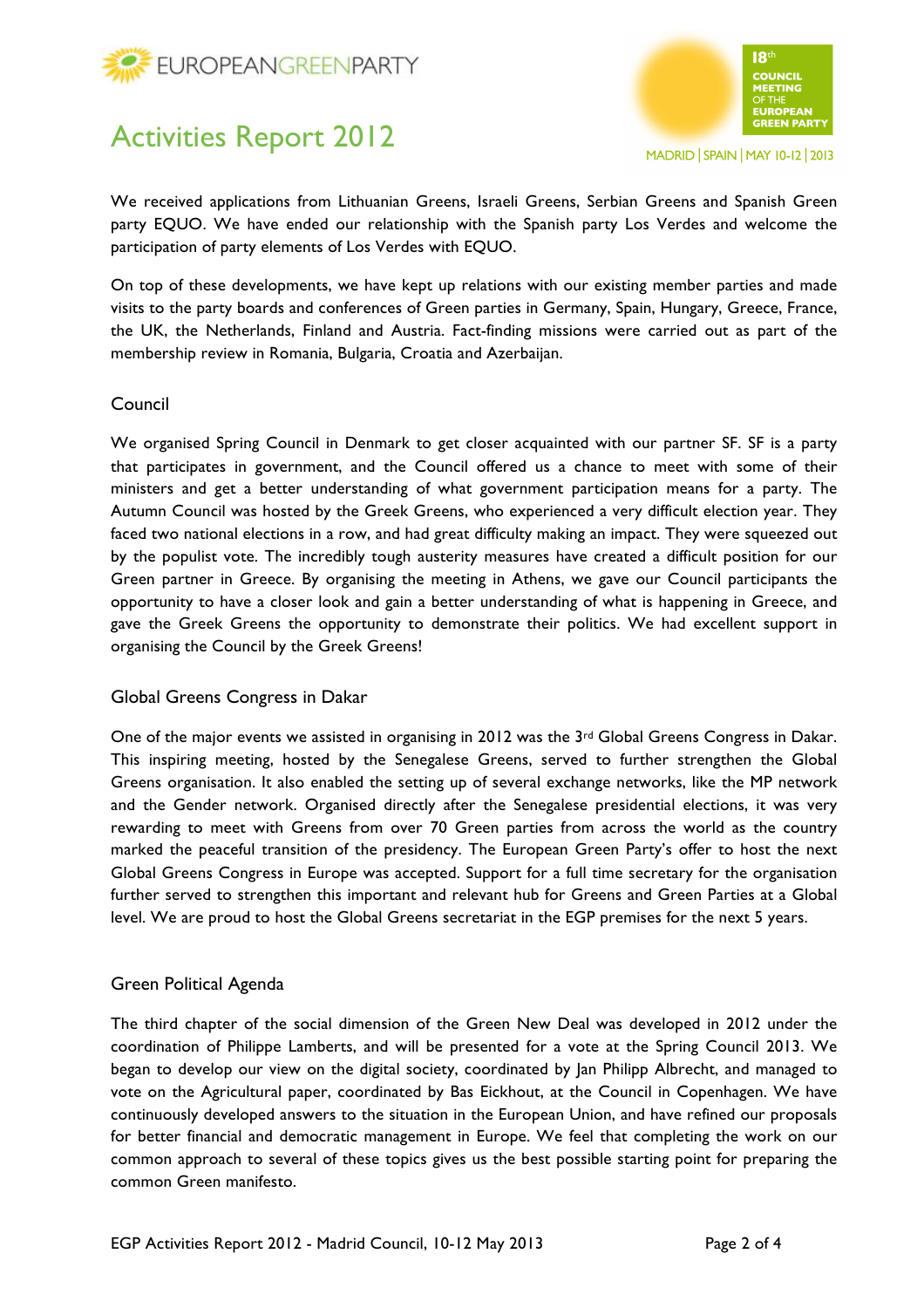



### Working groups and networks

2012 was the first year in which we asked the working groups and networks to present a work plan and budget to the Committee, ahead of the Committee meeting that prepared the budget for 2013. Not all working groups and networks were able to present these in time or in full. However, the process of improving the structure and coordination of the working groups and networks has started and will continue. The Committee has planned several discussions with some of the networks to see what activities they need further support with, and to see how the networks and working groups can work more effectively.

The Council has adopted a 5-year plan for the local councillors network. This 5-year plan has set an outline for the next step of development of this network that up to now has been at a grassroots level. The local councillors often form the base and the backbone of our Green member parties and we want to strengthen the exchange of knowledge within this valuable network.

## Conciliation Panel

The Autumn Council also saw the election of the Conciliation panel of the European Green Party. This was another consequence of the new Statutes and Rule Book, and is a body focused on conflict management.

### Revision of the regulation of political parties and the foundations

This regulation has a built-in revision clause that obliges a review of the current regulation as it stands. The main proposed change is to establish a European legal Status for the European political parties and foundations. This will give the parties and the foundation a more prominent status on an interinstitutional European level. However, the parties and foundations will also keep their national status. In our case this means a double status – the European status and the Belgian status as an international nonprofit organisation. Naturally as Greens we are anxious to see a single European Status. However we know that this process will take longer to develop. We expect the proposed change to happen before Summer 2013. If the new regulation is fully adopted the transition period will take a year or more, seeing that all parties and foundations will need to change their statutes. In practice, this will mean that it will be implemented after the European elections.

### Green Lux

Some energy and time was dedicated to seeing if we could move to a much more visible location in the European Quarter. In the end, the Committee decided not to move and instead give priority to the campaign. We were able to rent extra premises in Rue Wiertz that will serve our needs for the upcoming campaign.

## FYEG

We remain strongly committed to the work of FYEG. In Athens we decided to give extra emphasis to youth work, and the focus of our Spring Council 2013 is youth empowerment. We will continue to speak strongly about it as we approach the campaign. FYEG has moved to another part of the premises on Rue Wiertz, to provide them with more space in view of their campaign preparations. At the Spring